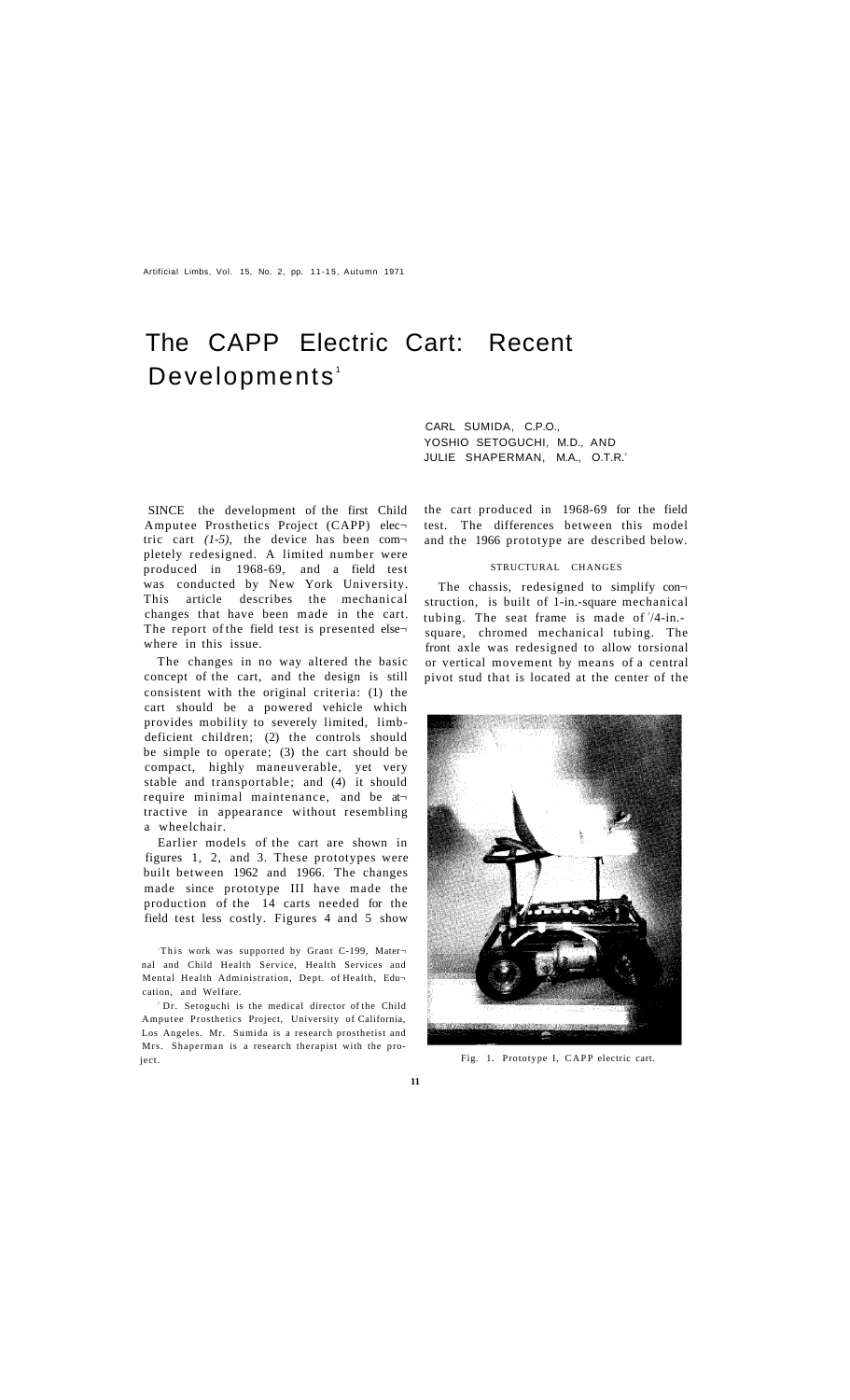# 12 SUMIDA, SETOGUCHI, AND SHAPERMAN



Fig. 2. Prototype II, CAPP electric cart.



Fig. 3. Prototype III, CAPP electric cart.

axle, which allows the chassis to travel over an uneven surface and still maintain fourwheel contact and stability.

A new folding-seat arrangement makes the cart more compact for transport and adds lateral support from the side arms.

The arms are set back far enough to allow the cart to be placed close to a table, desk, or washbasin. The frame for the backrest can be folded flat by lifting it slightly out of its locking notch and allowing it to fold for ward onto the seat cushion.

A shell made of metallic-green fiber glass covers the chassis and power equipment. The upholstery for the seat cushion and



Fig. 4. Field-test cart.



Fig. 5. Field-test cart folded.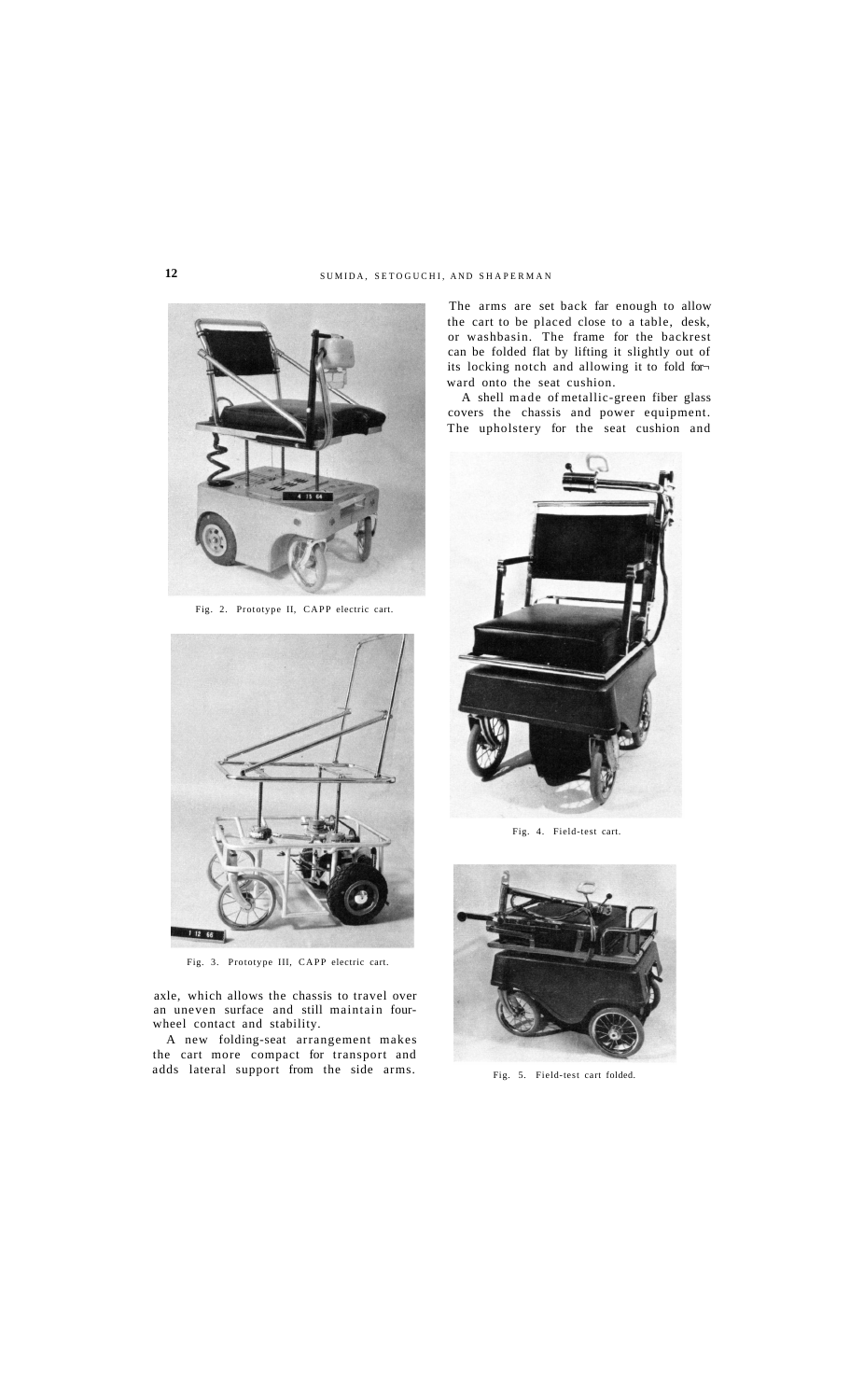## THE CAPP ELECTRIC CART 13

backrest is black Leatherette (TM). The seat frame is slightly larger than the seat cushion, thus leaving a small space for stor age behind the cushion. Eight-inch, spoked casters with one-inch, solid-rubber tires (wheelchair type) are used on all four wheels.

#### POWER-SYSTEM CHANGES

The two drive motors are positioned in dependently on each side of the chassis. Each motor drives a specially designed worm-gear reduction box. The rear wheels are mounted directly on the output shaft of the gearbox, which is bolted to the frame. Power is fed into the gearbox through a Browning gear belt.

A third motor powers seat raising and lowering. This motor is mounted adjacent to the right drive motor and is connected to the two rear screw jacks by a Browning gear belt and to a single front screw jack by a flexible shaft. These screw jacks raise the seat platform nine inches.

The battery is positioned between the rear wheels and is easily accessible from the rear of the cart. This arrangement is more convenient than the side opening in the previous model, but it necessitated re positioning the motors and gear boxes, which had been a single package at the rear of the cart in prototype III.

The control box is a specially designed unit developed at CAPP. It has toggle switches for directional control and a sepa rate switch to raise and lower the seat. A circuit breaker was added to prevent an overload of the drive system. The switch

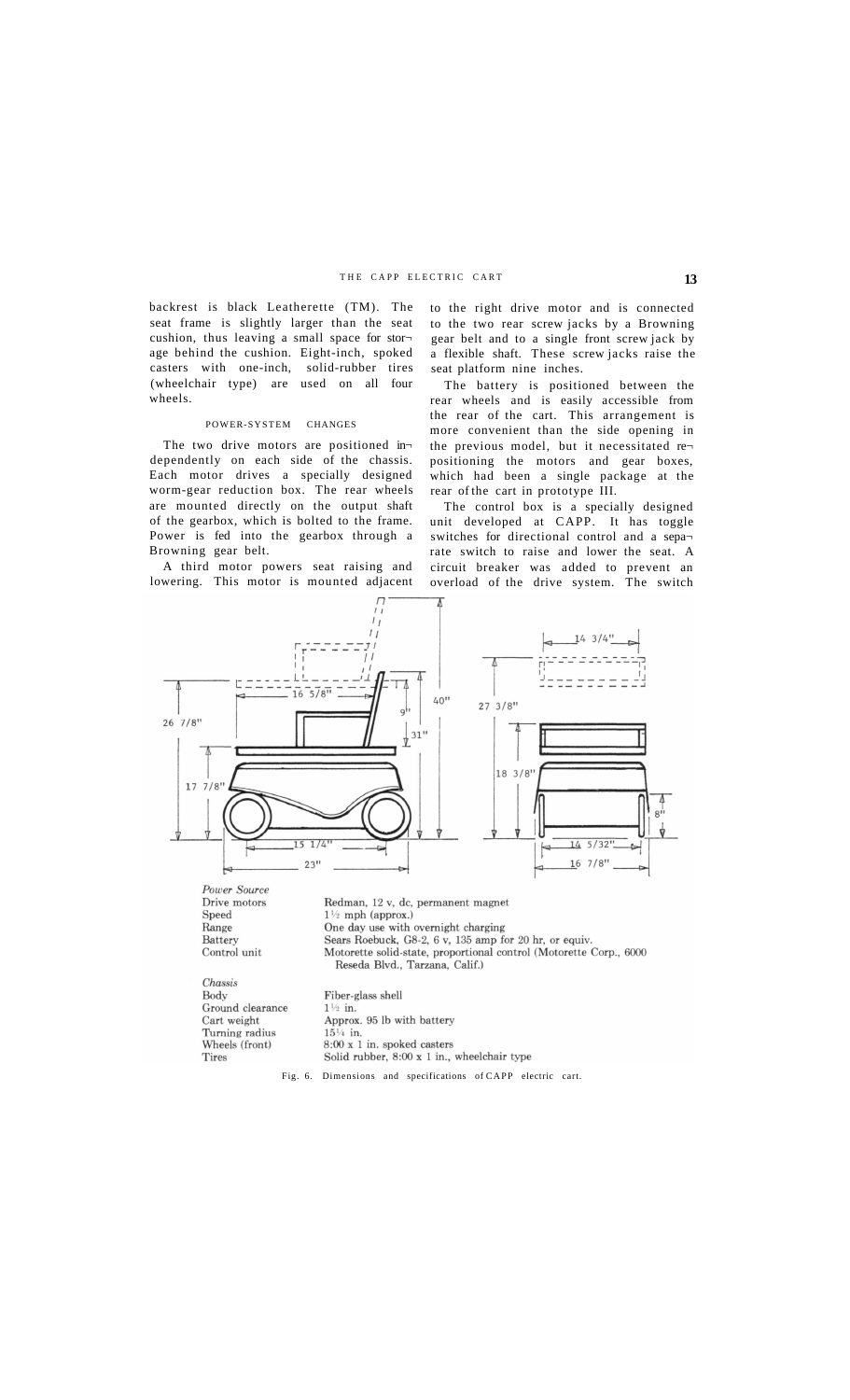### 14 SUMIDA, SETOGUCHI, AND SHAPERMAN



Fig. 7. Cart with solid rear wheels and new control unit.

controls are housed in a compact cylindrical unit that is mounted at the end of an re shaped control arm, which is attached to the left side of the seat frame and extends to the child's chin. The control arm can be adjusted for height and distance from the seat back. The chin receptacle is positioned next to the seat-elevation-control lever and is foam-padded (see figures 4 and 5). The control arm is held in position in front of the child by a ramp lock. When lifted slightly, the control arm swings out for seat folding, the child's use of the table top, or transfer.

The specifications for the cart's power equipment, size, turning radius, etc., are shown in figure 6.

#### CHANGES SINCE FIELD TEST

In November 1970, two additional changes were made. (The modified cart, with the new wheels and control unit, is shown in figure 7.)

1. A new solid-state proportional control unit, now available commercially, was se lected to replace the previous control unit. This new unit (manufactured by the Mo-<br>Fig. 8. Assembly of field-test carts.

torette Corporation of Reseda, California) provides proportional (variable-speed) con trol and an on-off master switch. The manufacturer provided a control for raising and lowering the seat so that the unit could be used with the electric cart. The control box can be positioned for control by the chin or an extremity. The circuitry unit fits on the storage rack behind the seat.

2. The rear drive wheels were changed from spoke casters to specially designed cast-aluminum wheels to eliminate the pos sibility of breakage due to high torques, but they have the same solid-rubber tires as the front casters. Although the use of pneu matic tires is being considered, solid-rubber tires have been retained for the present be cause they provide less rolling resistance and thus prolong the life of the battery. Also, solid-rubber tires are more reliable for a testing program because no problems arise from variations in air pressure.

#### **PRODUCTION**

The gear box, control box, chassis, body, and seat-lifting mechanisms for the carts used in the field test were specially de-